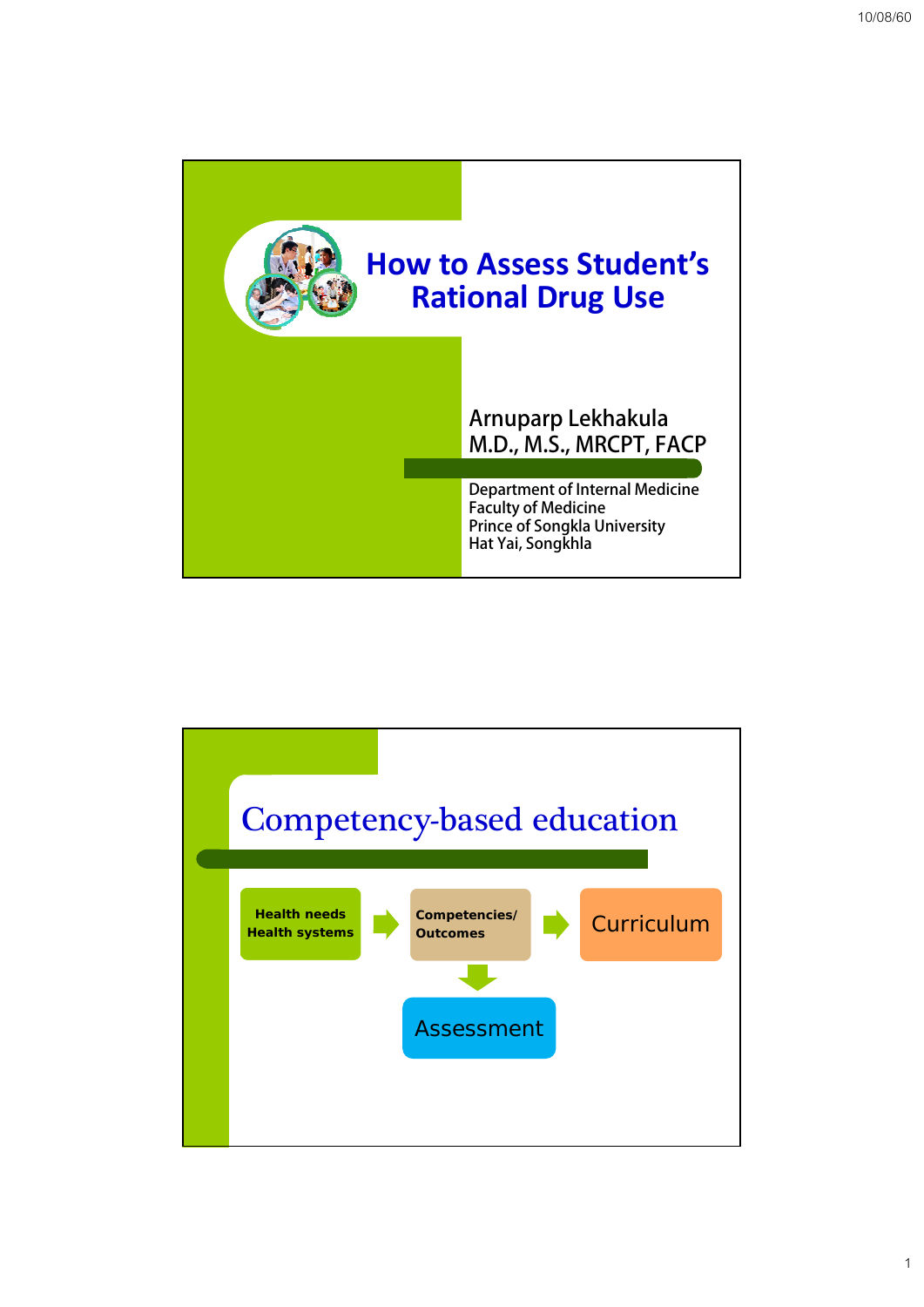

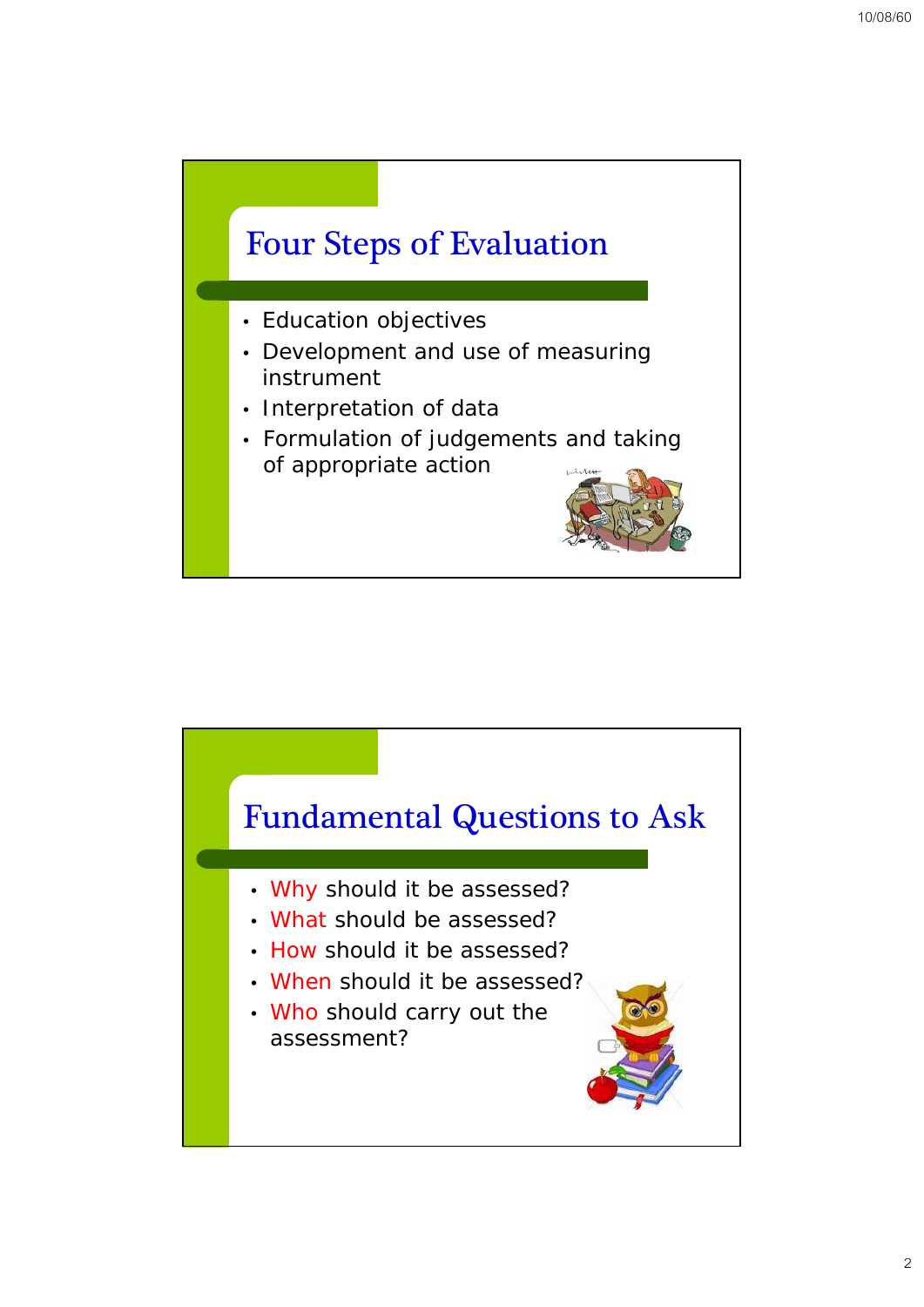

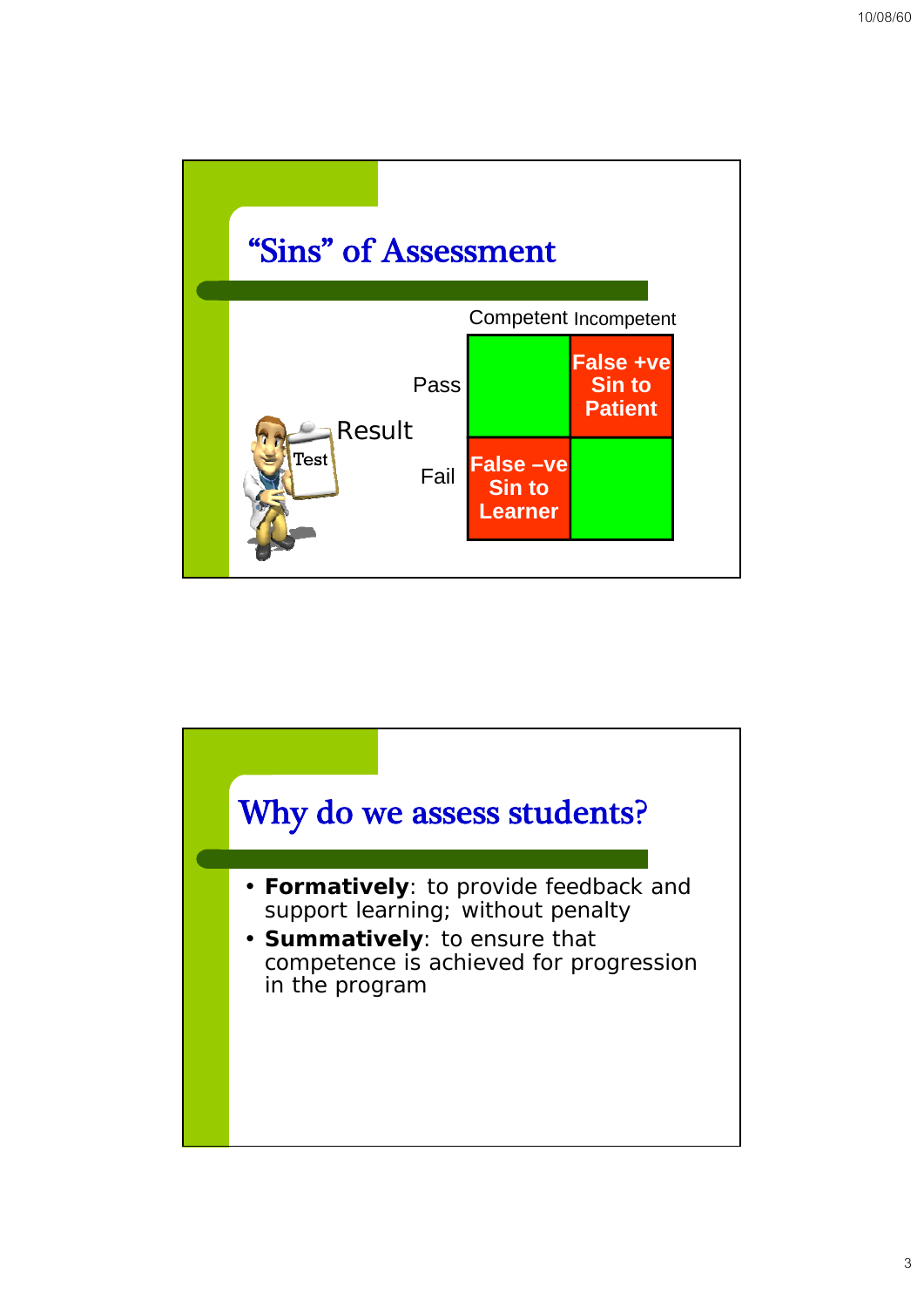

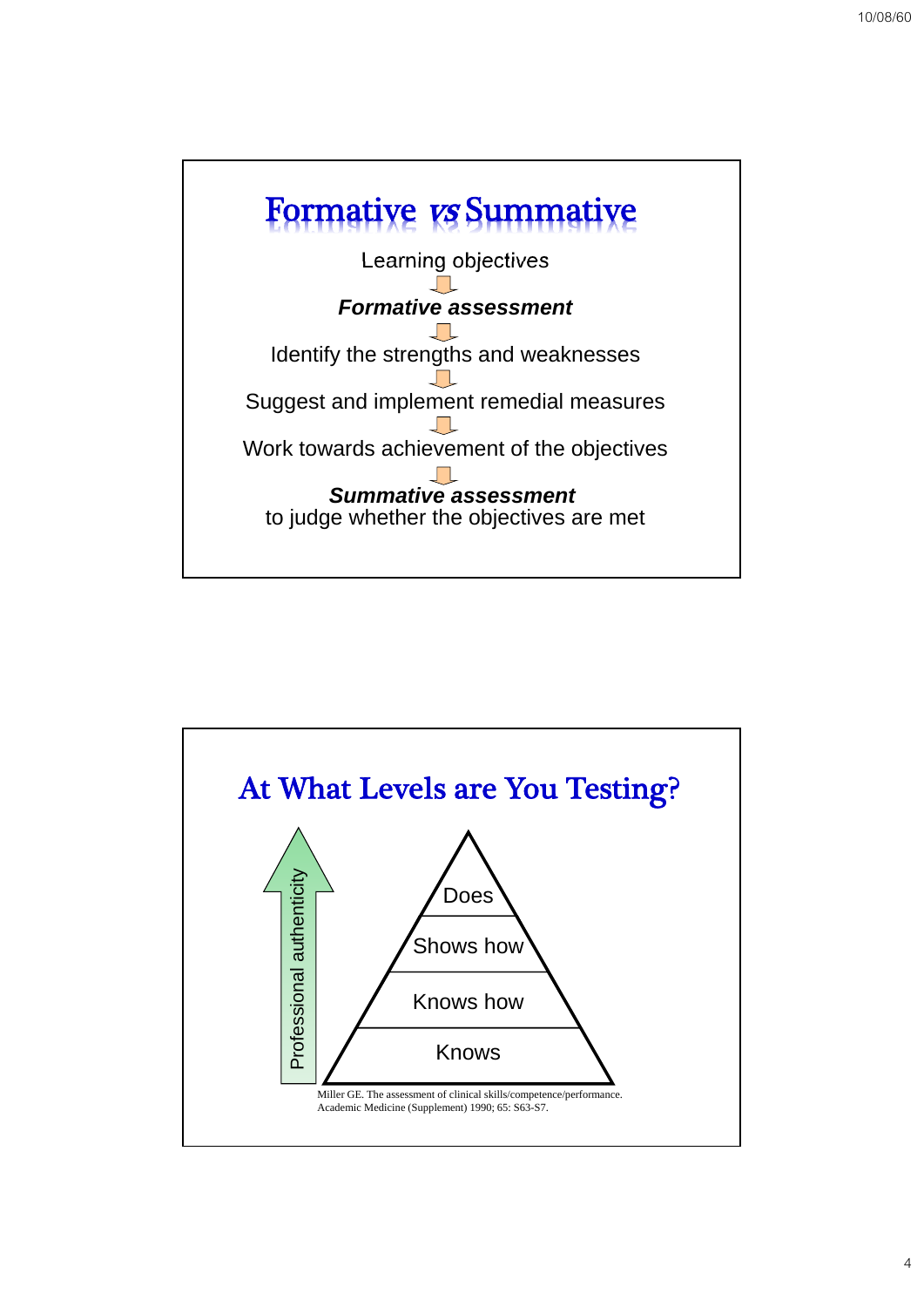

| <b>Characteristics of Tools</b> |                                  |            |             |               |
|---------------------------------|----------------------------------|------------|-------------|---------------|
|                                 |                                  |            |             | <b>Direct</b> |
|                                 |                                  |            | rating      | Obs           |
| $+ + +$                         | $++$                             | $+ + +$    | $+$         | $+ + +$       |
| $^{+++}$                        | $\div$                           | $+ + +$    | $\div$      | $++$          |
| $++++$                          | $\div$                           | $+ + +$    | $\div$      | $++$          |
| $+ + +$                         | $\ddot{}$                        | $\ddot{}$  | $+$         | $++$          |
|                                 |                                  |            |             |               |
|                                 |                                  |            |             |               |
|                                 | <b>MCQ</b><br><b>Objectivity</b> | <b>MEQ</b> | <b>OSCE</b> | Global        |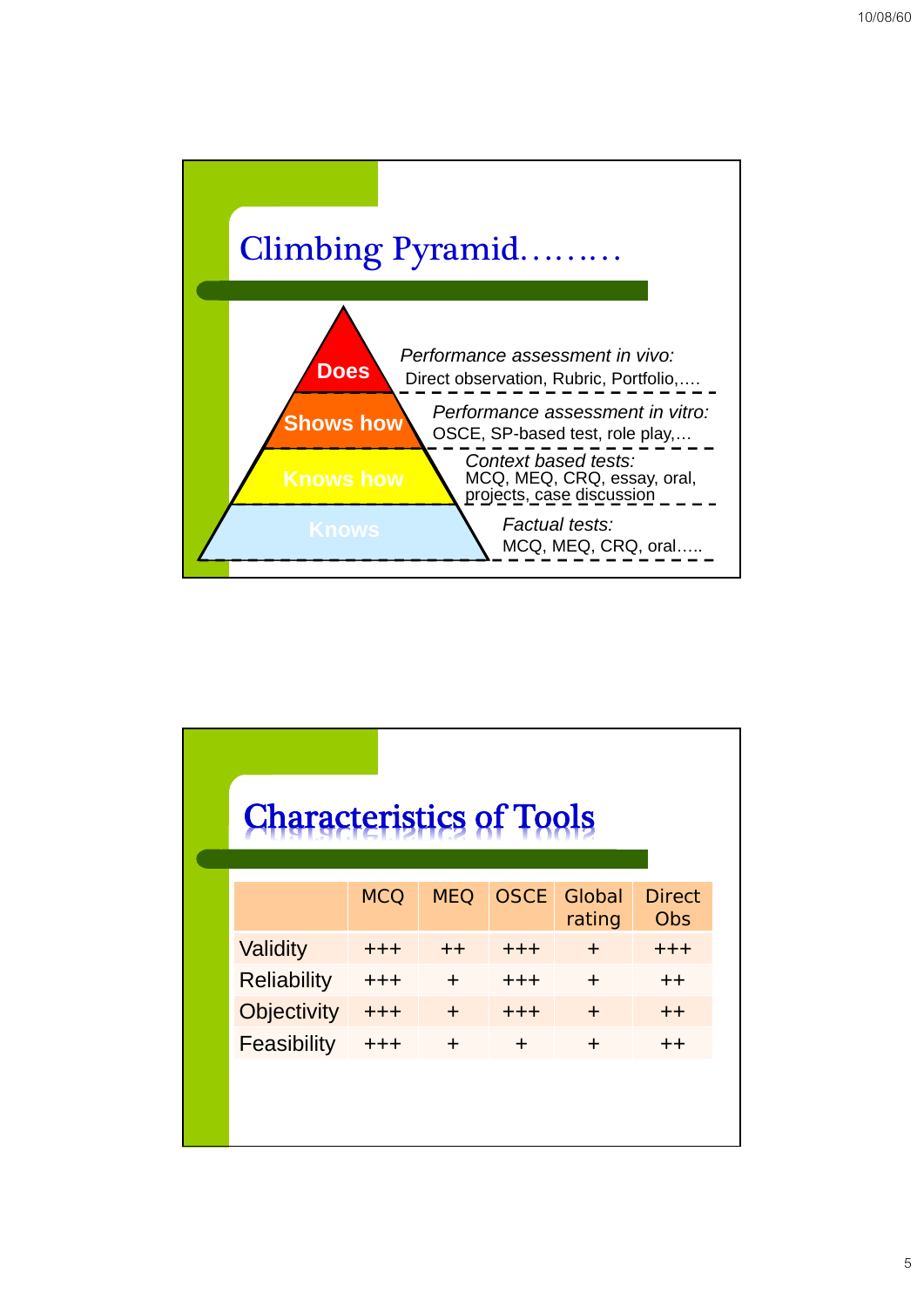# **MCQ**

A 50 year old female with newly diagnosed type 2 diabetes. Her body weight and height was 80 Kg and 165 cm, respectively. She was experiencing 3 Kg of weight gain after a monotherapy treatment with glipizide for 3 months. Her  $HbA_{1c}$  was 7.0. Her renal function was normal.

Which of the following action is appropriate?

- A. Continue glipizide and advise for weight control
- B. Switch to glibenclamide
- C. Switch to insulin
- D. Switch to metformin
- E. Switch to pioglitazone

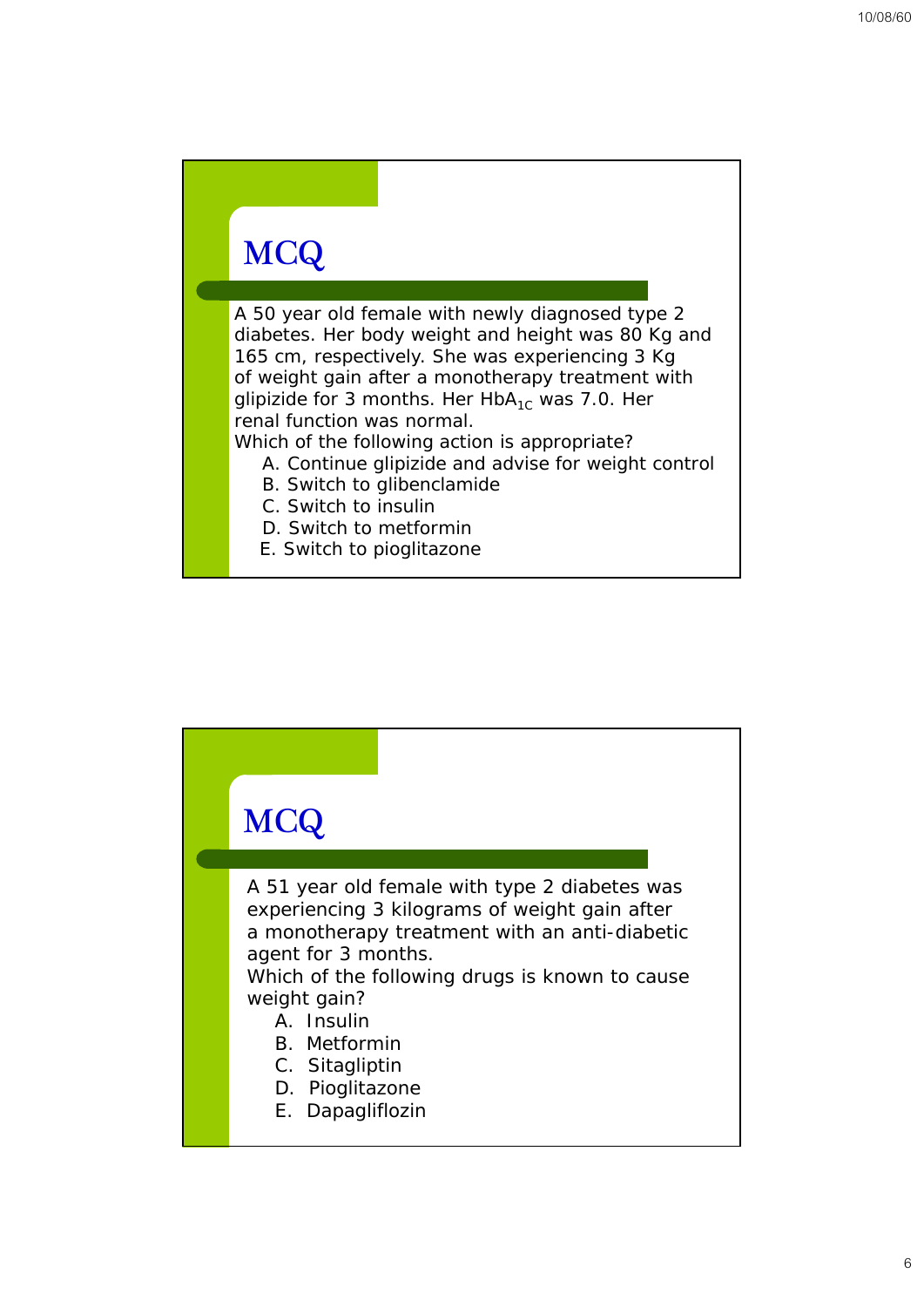### **MCQ**

ิชาย อายุ 65 ปี ไม่มีโรคประจำตัว วัดความดันเลือด หลายครั้งในชวงเวลา 1 เดือนได systolic BP140-146 mmHg, diastolic BP 78-86 mmHg, P 78-86 ครั้งตอ นาที

ึ การดูแลรักษาที่เหมาะสมสำหรับผู้ป่วยรายนี้คือข้อใด

- A. Enalapril
- B. Amlodipine
- C. Hydrochlorothiazide
- D. Propanolol
- E. ติดตามวัดความด้นต่อไป โดยไม่ต้องใช้ยา

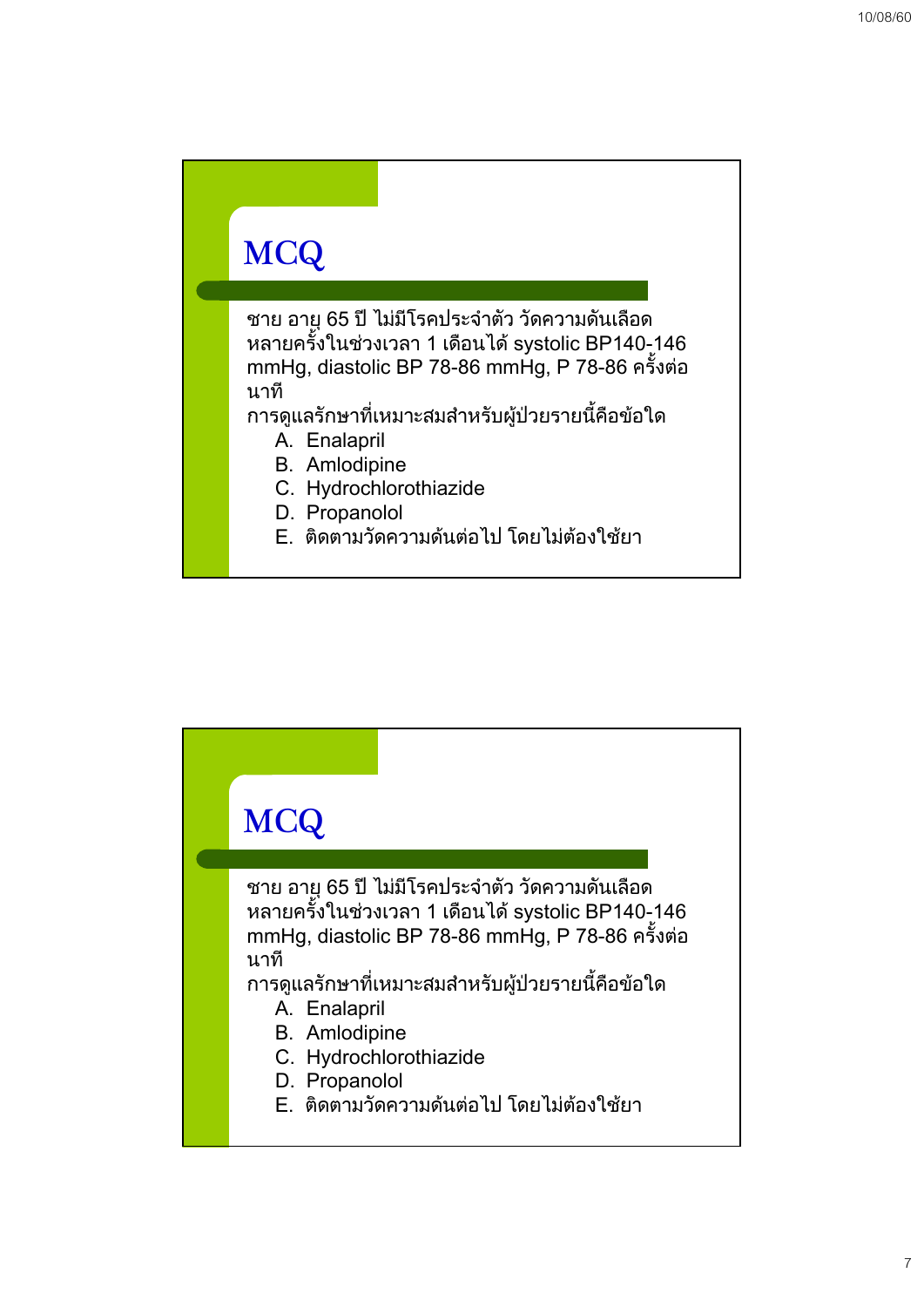# **MCQ**

หญิง อายุ 79 ป มีอาการเวียนศีรษะ แพทยสั่งจาย cinnarizine 1 tab PO tidpc รวมกับ flunarizine 2 tab PO hs ใชติดตอกันทุกวันมานาน 6 เดือน ือาการใดต่อไปนี้บ่งถึงผลข้างเคียงที่ควรต้องเฝ้าระวัง ในผูปวยรายนี้

- A. มือสั่น
- B. ตาเหลือง
- C. ปวดเมื่อยกลามเนื้อ
- D. ผื่นและแผลในปาก
- E. เหนื่อยงาย นอนราบไมได

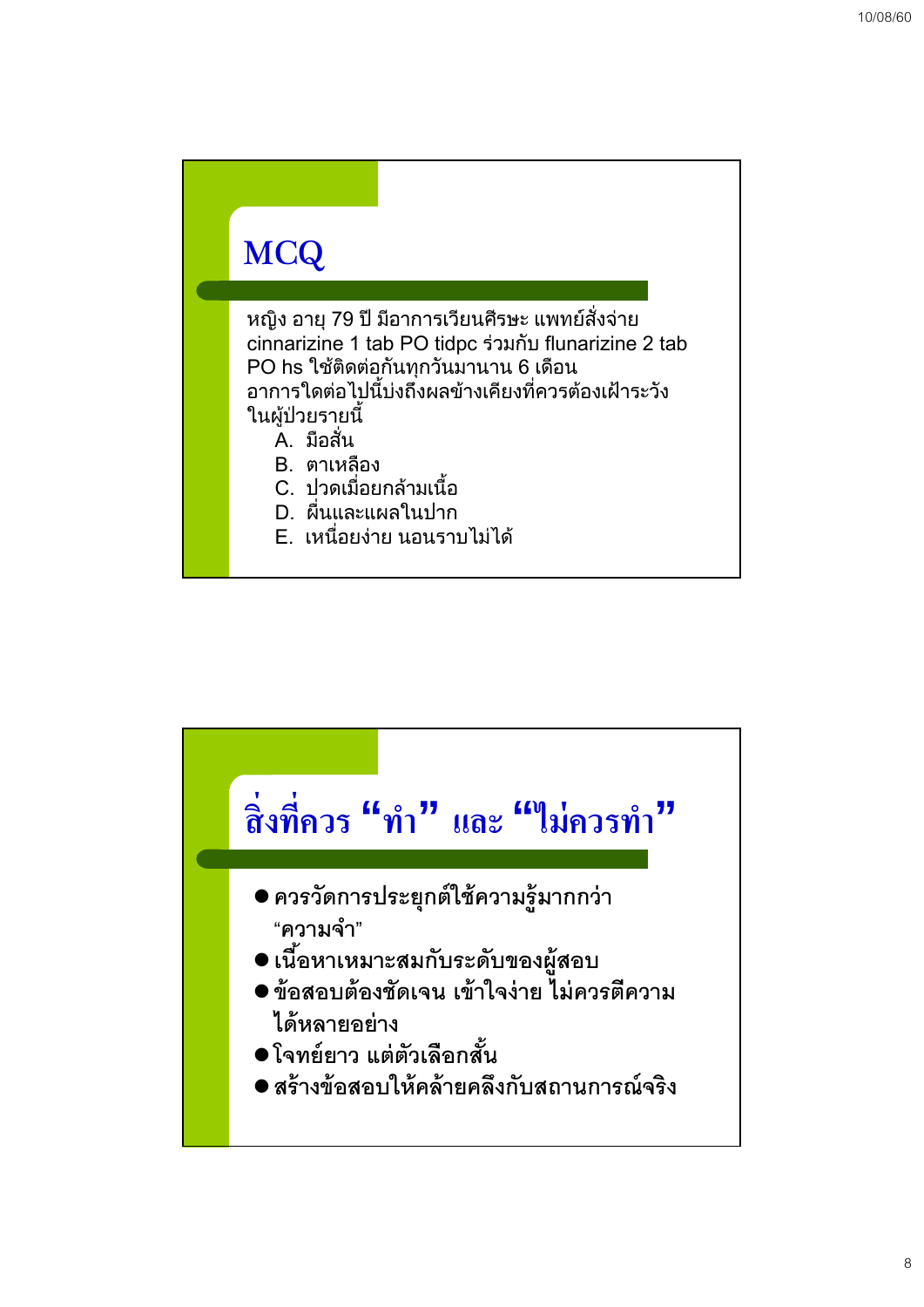

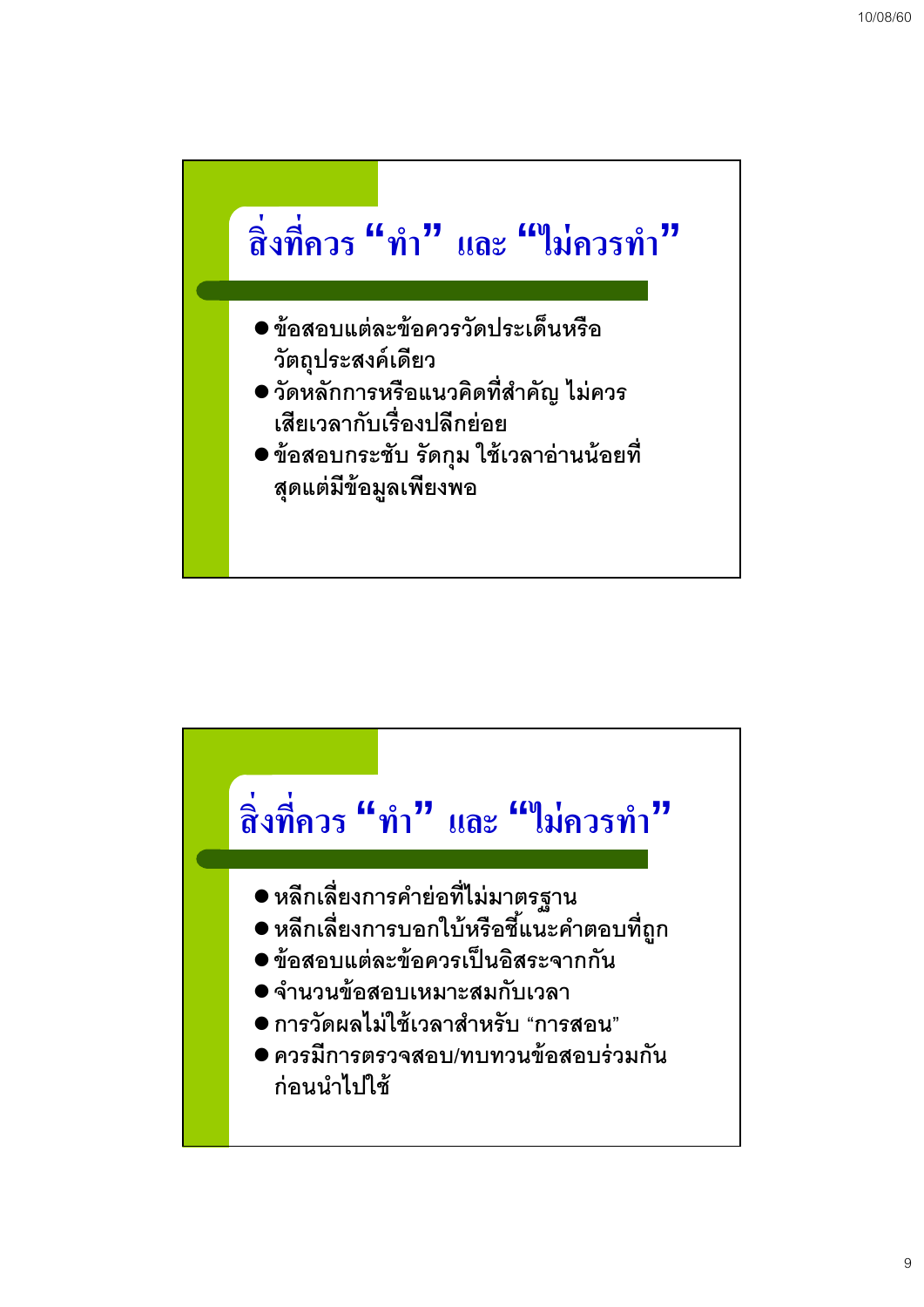

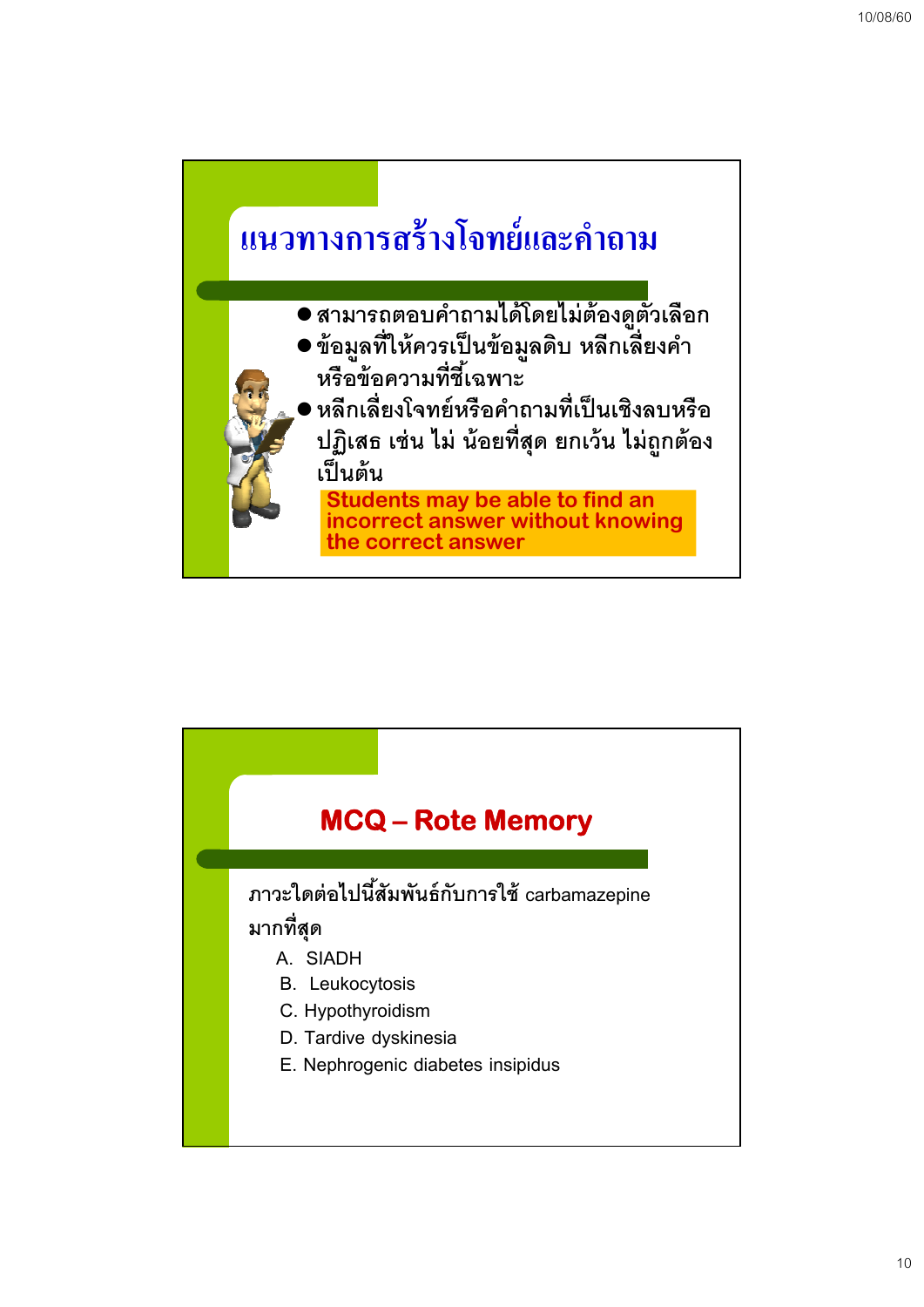### **MCQ – ?Application of Knowledge**

**หญิงอายุ 30 ปีได้รับยาเพ่อรื ักษา partial complex seizure เกดภาวะ ิ SIADH**

#### **ผู้ป่วยรายนีน้่าจะได้รับยากันชักชนิดใดมากท่สีุด**

- **A. Lithium**
- **B. Clonazepam**
- **C. Valproic acid**
- **D. Chlopromazine**
- **E. Carbamazepine**

# **MCQ – Application of Knowledge**

**หญิงอายุ 30 ปีได้รับการรักษาภาวะ partial complex seizure มา นาน 6 สัปดาห์มีอาการปวดศีรษะและซมลงมาประมาณ ึ 2 สัปดาห์ผลการตรวจเลือด พบ Na 110 mEq/L, Cl 88 mEq/L, plasma osmolality 236 mOsm/kg, urine osmolality 420 mOsm/kg ผลการตรวจการทางานของไต ํ , adrenal gland และ thyroid อยู่ ใน เกณฑ์ปกติ**

**ภาวะแทรกซ้อนท่เกี ิดขึนในผ ้ ู้ป่วยรายนีน้่าจะเกิดจากยากันชัก ชนิดใดมากท่สีุด**

- **A. Lithium**
- **B. Clonazepam**
- **C. Valproic acid**
- **D. Chlopromazine**
- **E. Carbamazepine**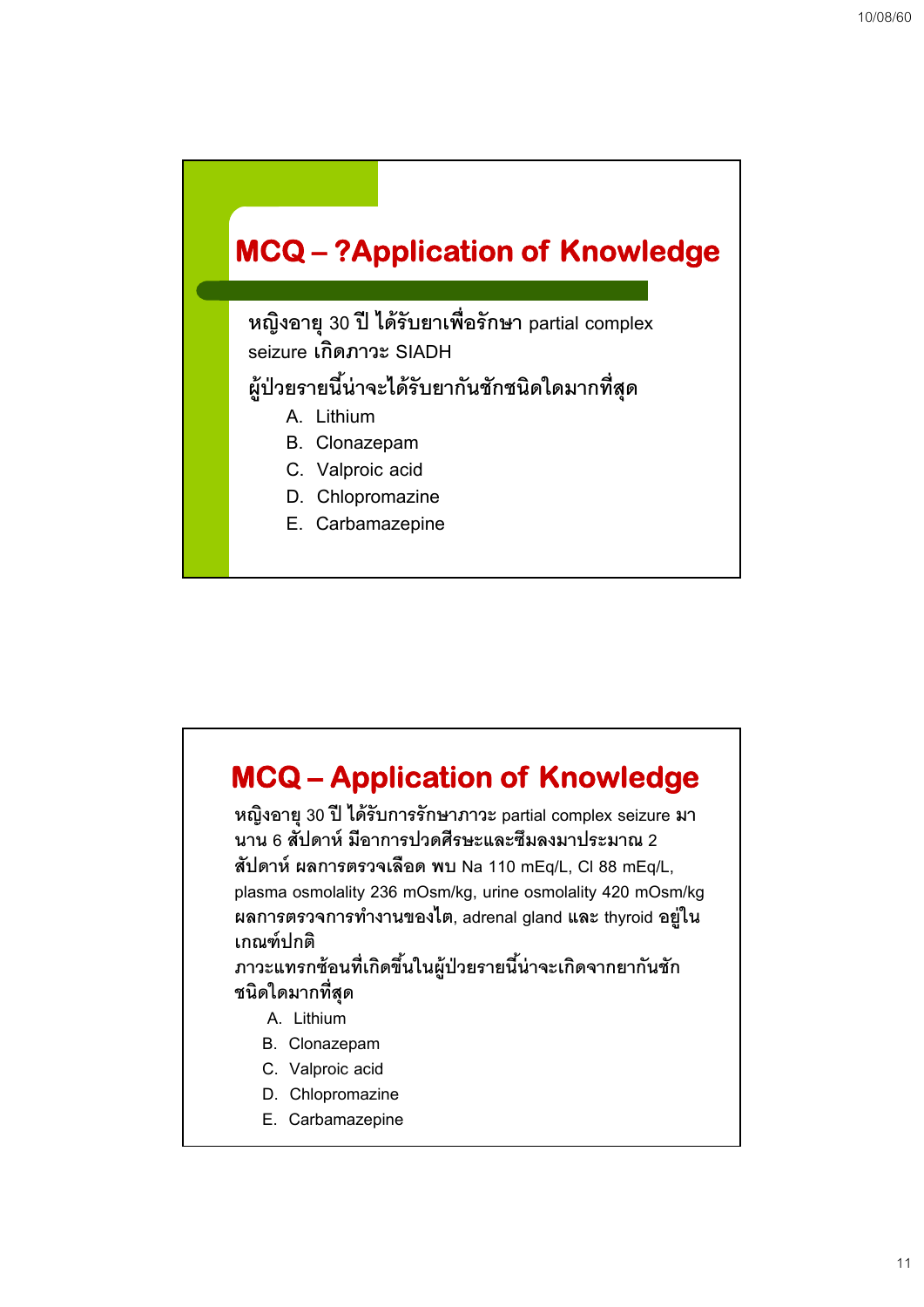

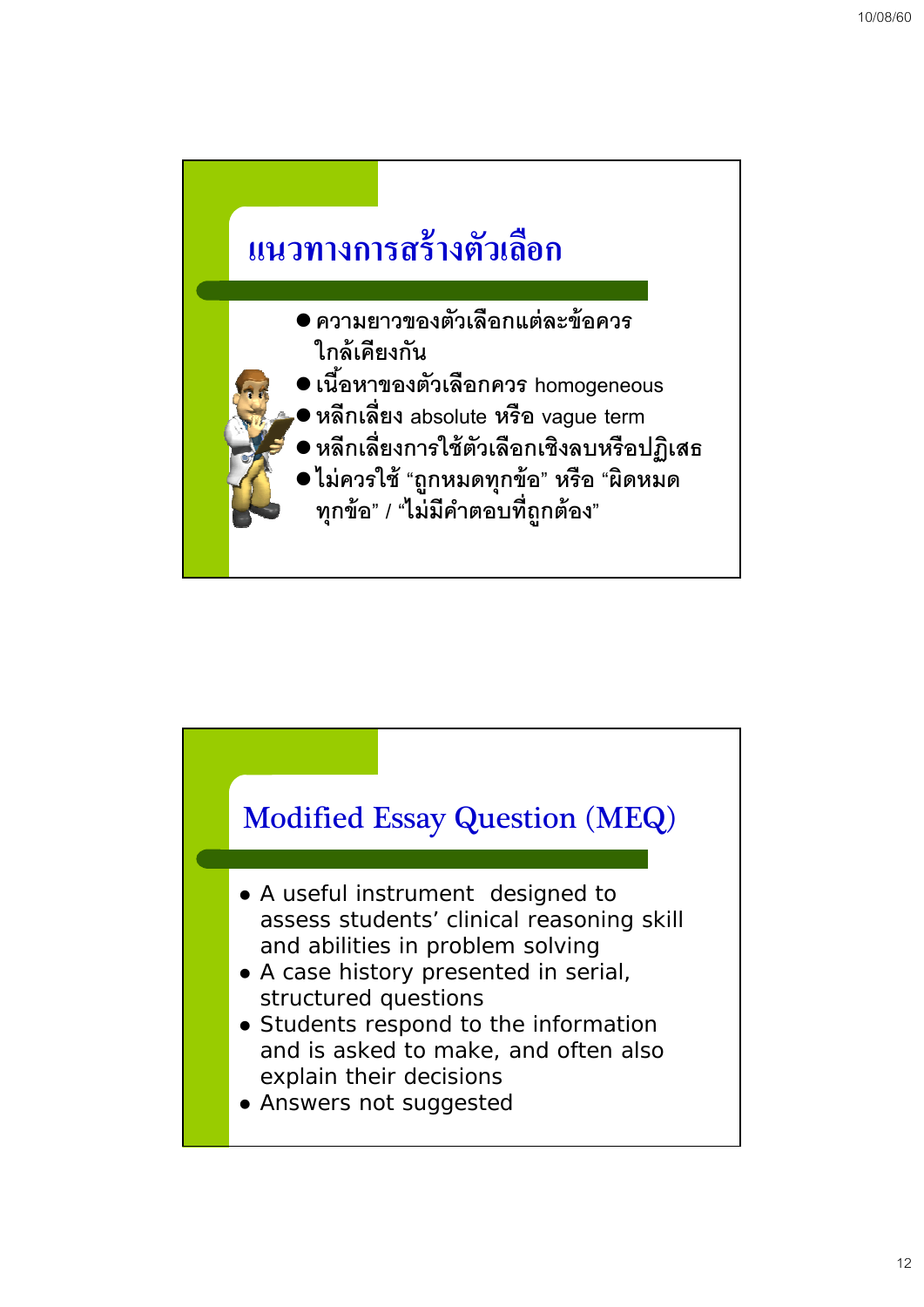

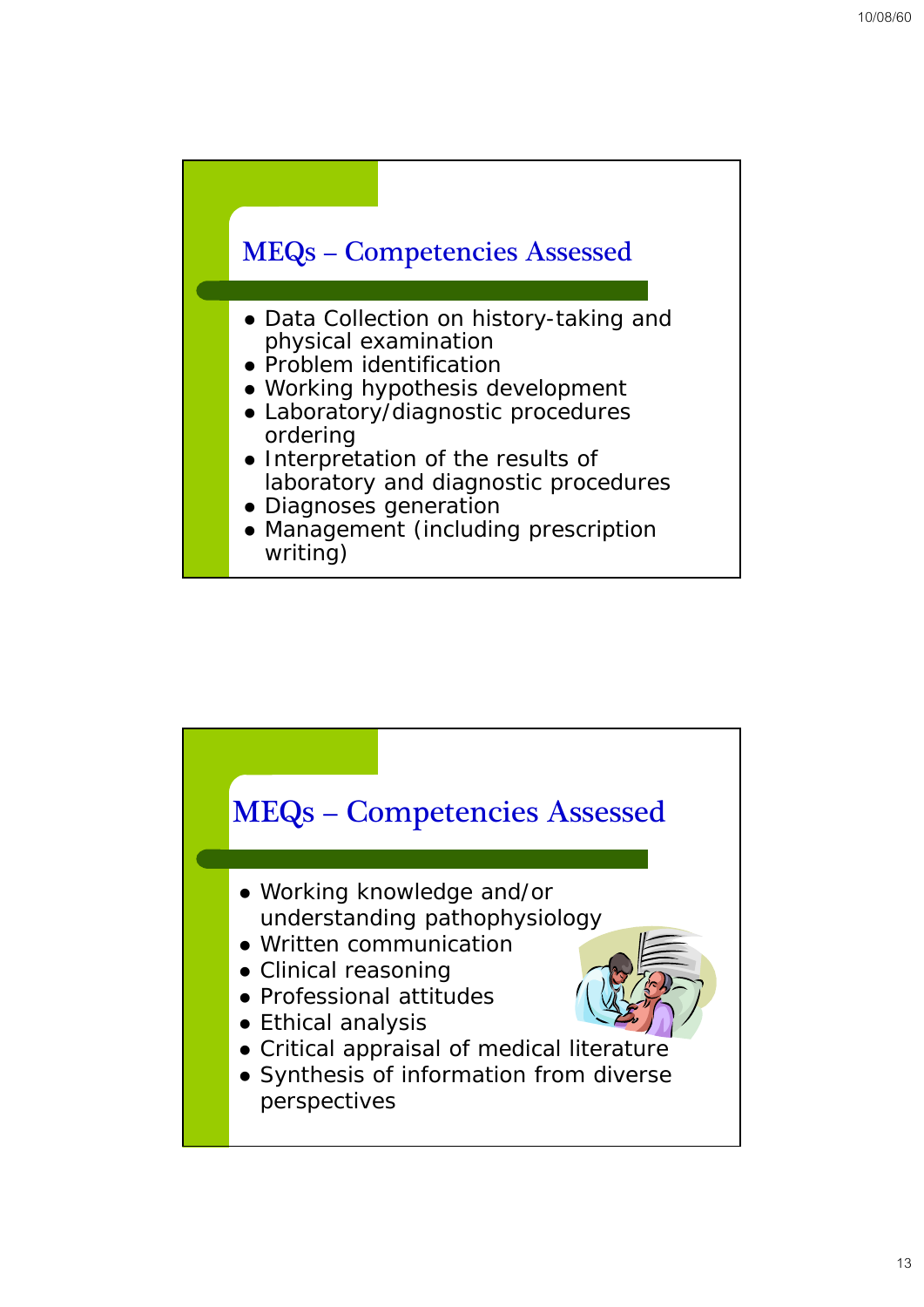### What is OSCE?

- Multiple stations, each testing different competencies or tasks
- Time limit for each station
- Students rotate through all the station and are tested on the same material
- All are judges by the same preset standards – usually using checklists or rating scales

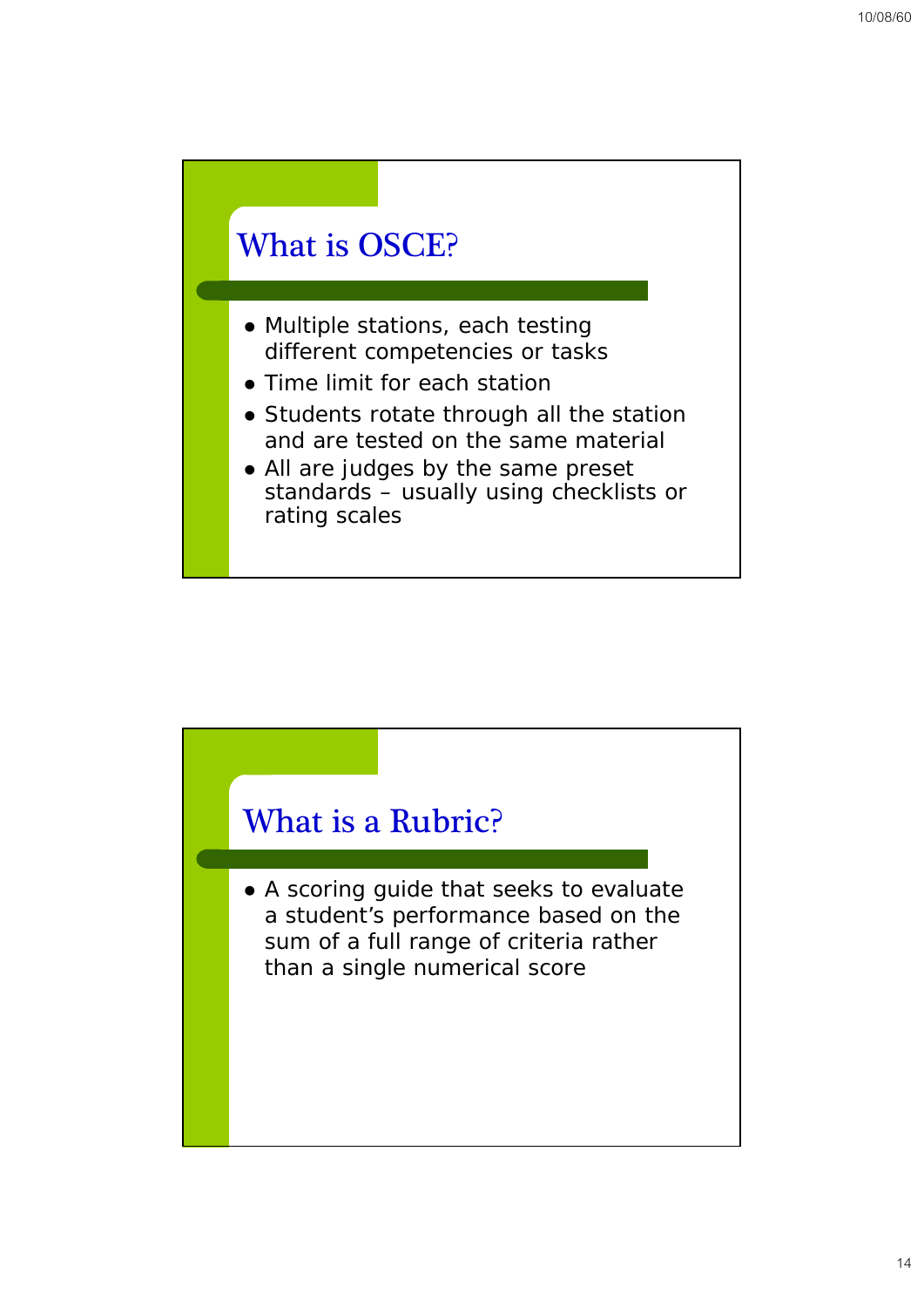

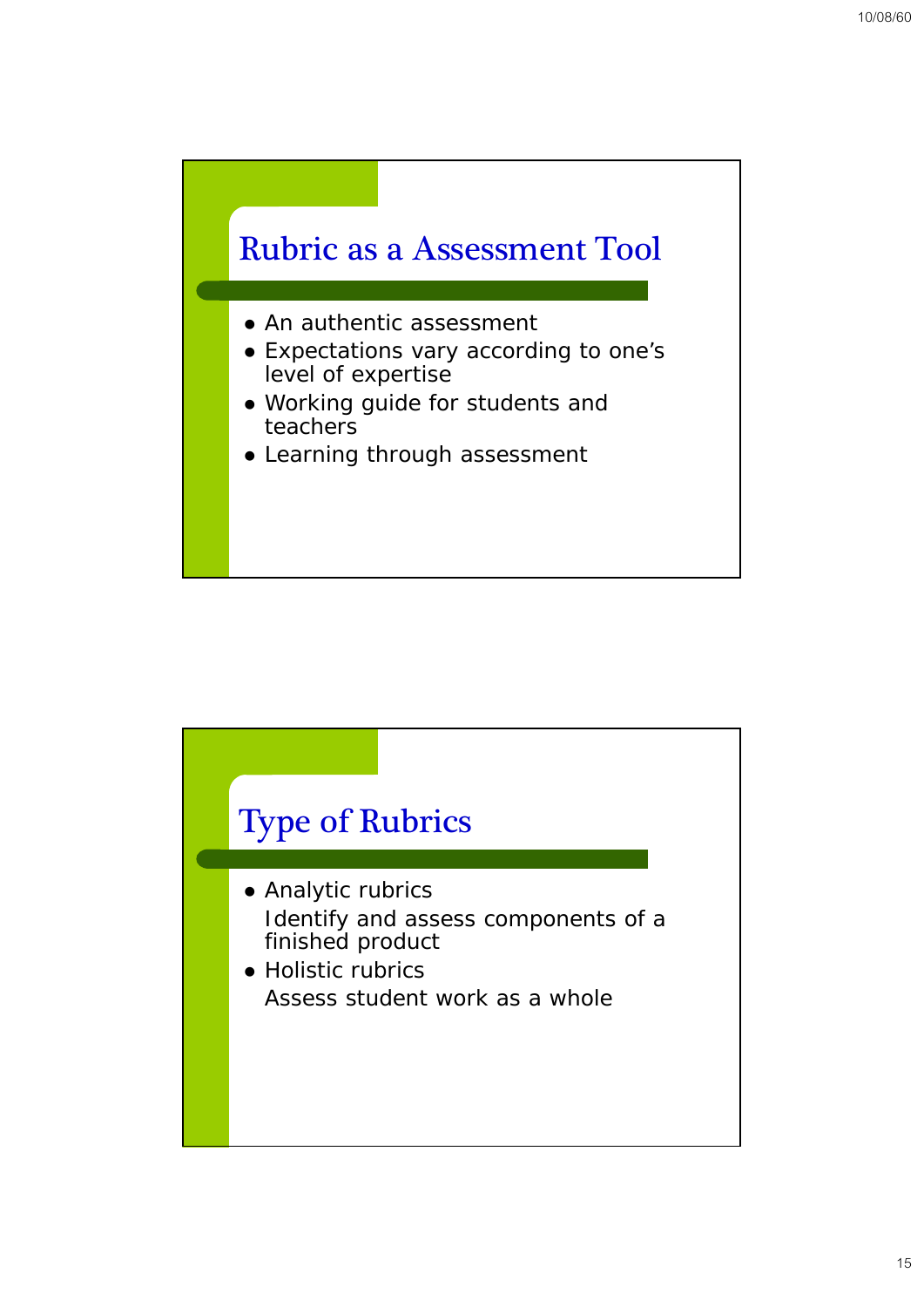### Create a Rubrics

- What are the essential outcomes?
- Choose the criteria to be evaluated
- Develop a grid. Plug in the outcomes and criteria
- Share the rubric with students before they begin.
- Evaluate then end product

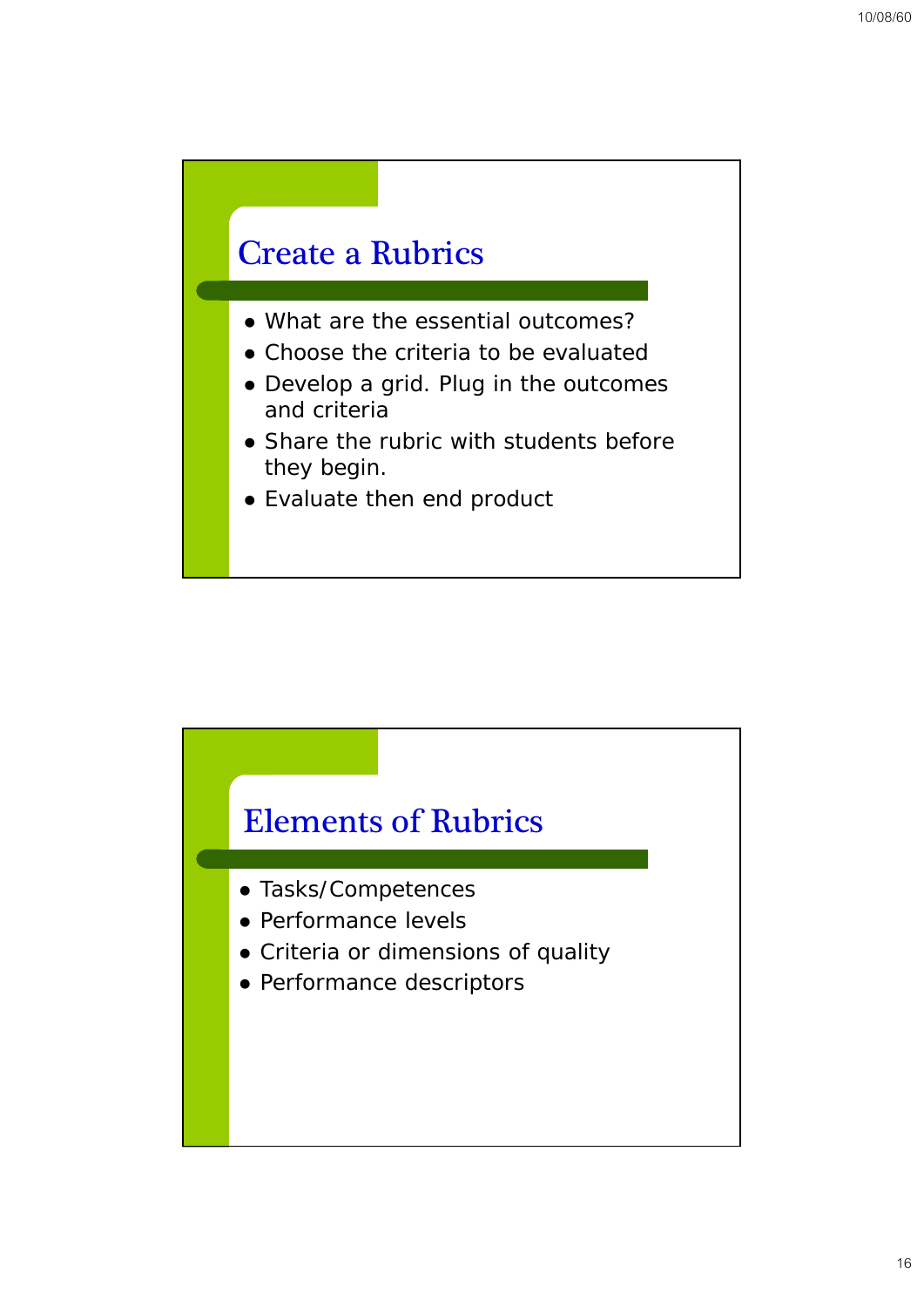|                                 | <b>Create a Rubric?</b>   |                           |                         |                         |
|---------------------------------|---------------------------|---------------------------|-------------------------|-------------------------|
|                                 |                           | Gradation: excellent-poor |                         |                         |
|                                 | Performance<br>Level 4    | Performance<br>Level 3    | Performanc<br>e Level 2 | Performanc<br>e Level 1 |
| <b>D</b> imension 1             | Performance<br>descriptor |                           |                         |                         |
| <b>Dimension 2</b>              |                           |                           |                         |                         |
| <b>Dimension 3</b>              |                           |                           |                         |                         |
| <b>D</b> imension 4             |                           |                           |                         |                         |
| Dimensions also called criteria |                           |                           |                         |                         |

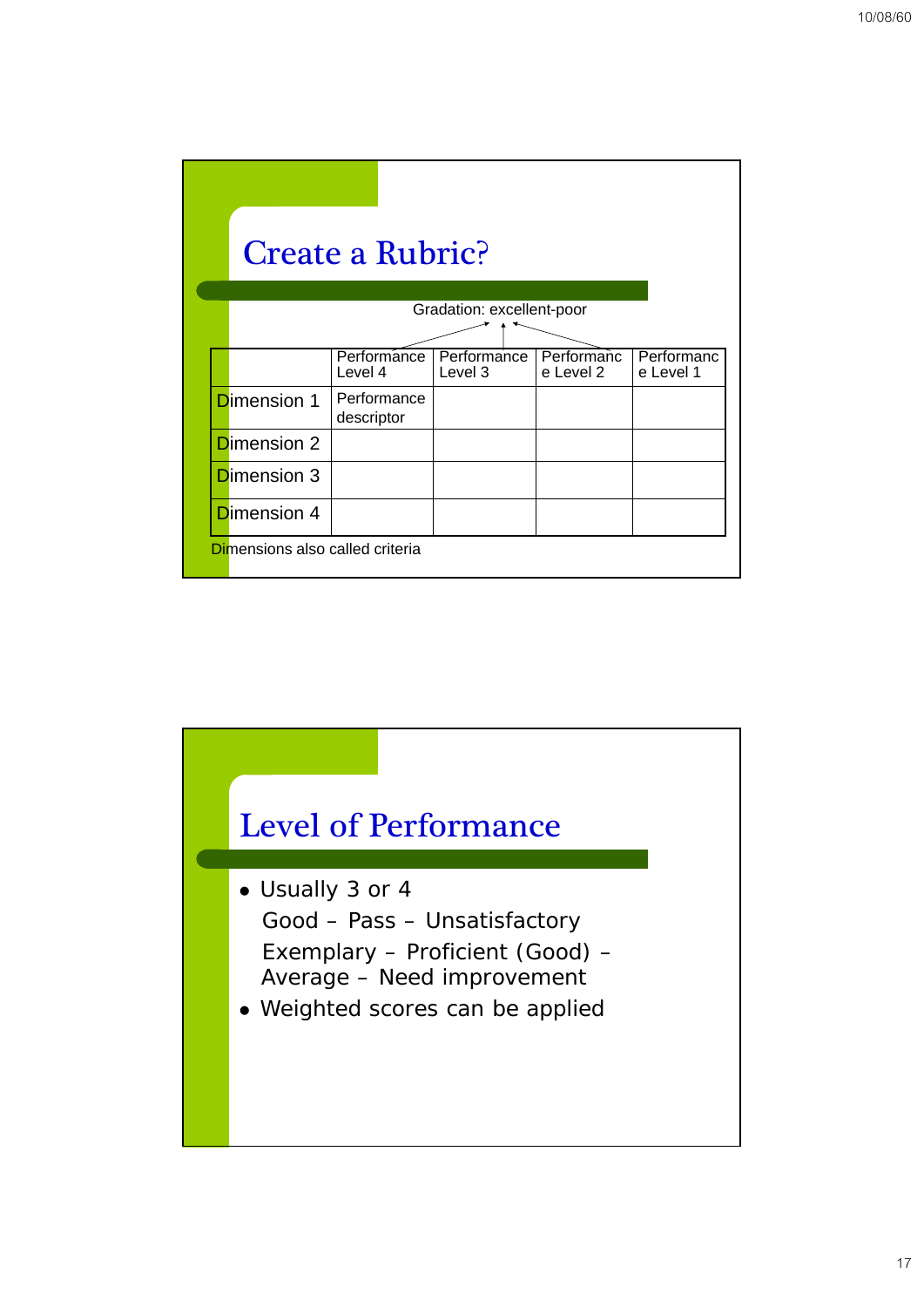# Information Literacy Rubric

| Dimension/ Criteria                                                   | Excellent | Good | Pass | Need to<br>improve |
|-----------------------------------------------------------------------|-----------|------|------|--------------------|
| Determine the Extent<br>of Information Needed                         |           |      |      |                    |
| Access the Needed<br>Information                                      |           |      |      |                    |
| Evaluate Information<br>and its Sources<br>Critically                 |           |      |      |                    |
| Use Information<br>Effectively to<br>Accomplish a Specific<br>Purpose |           |      |      |                    |
| Access and Use<br><b>Information Ethically</b><br>and Legally         |           |      |      |                    |

| <b>Problem Solving Rubric</b>   |      |      |                    |
|---------------------------------|------|------|--------------------|
|                                 |      |      |                    |
| Dimension/Criteria Excellent    | Good | Pass | Need to<br>improve |
| Define problem                  |      |      |                    |
| Identify strategies             |      |      |                    |
| Propose solution/<br>hypothesis |      |      |                    |
| Evaluate potential<br>solutions |      |      |                    |
| Implement solution              |      |      |                    |
| Evaluate outcomes               |      |      |                    |